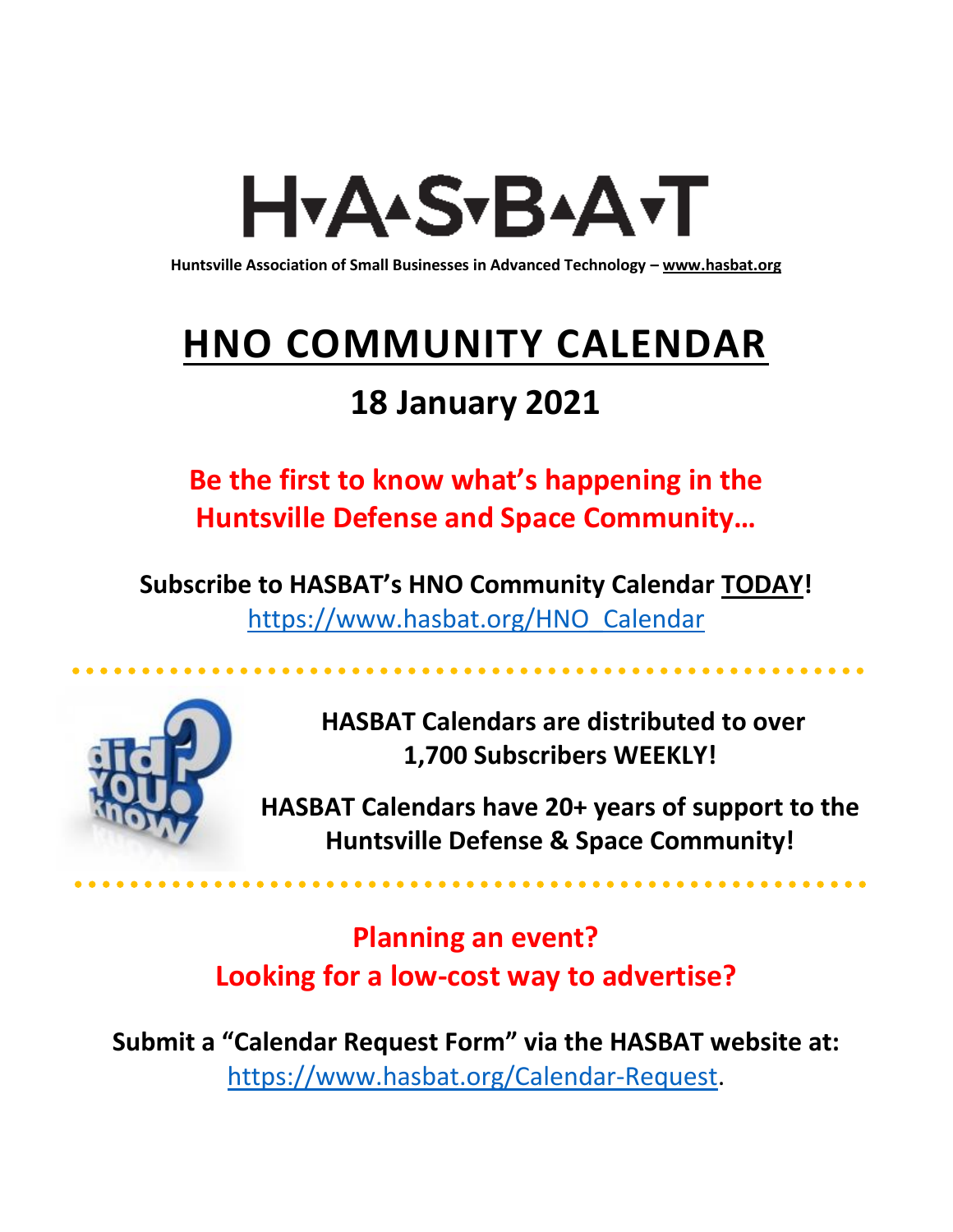# **Н-А-S-В-А-Т**

### **HNO COMMUNITY CALENDAR**

#### **18 JANUARY 2021**

### **Table of Contents**

Instructions: Click CTRL+Enter to access any area(s) of interest, or scroll to the appropriate section

#### **NOTES TO THE CALENDAR**

- *For special event information, contact the appropriate protocol office.*
- *The POC data provided for each calendar entry represents the best information available.*
- *There is an Advanced Planning Calendar if you want to look ahead and avoid conflicts.*
- *Any updates or corrections, please email HASBAT at [calendar@hasbat.org.](mailto:calendar@hasbat.org)*



### **PROUDLY SERVING BUSINESSES IN THE HUNTSVILLE DEFENSE & SPACE COMMUNITY**

Page 2 of 11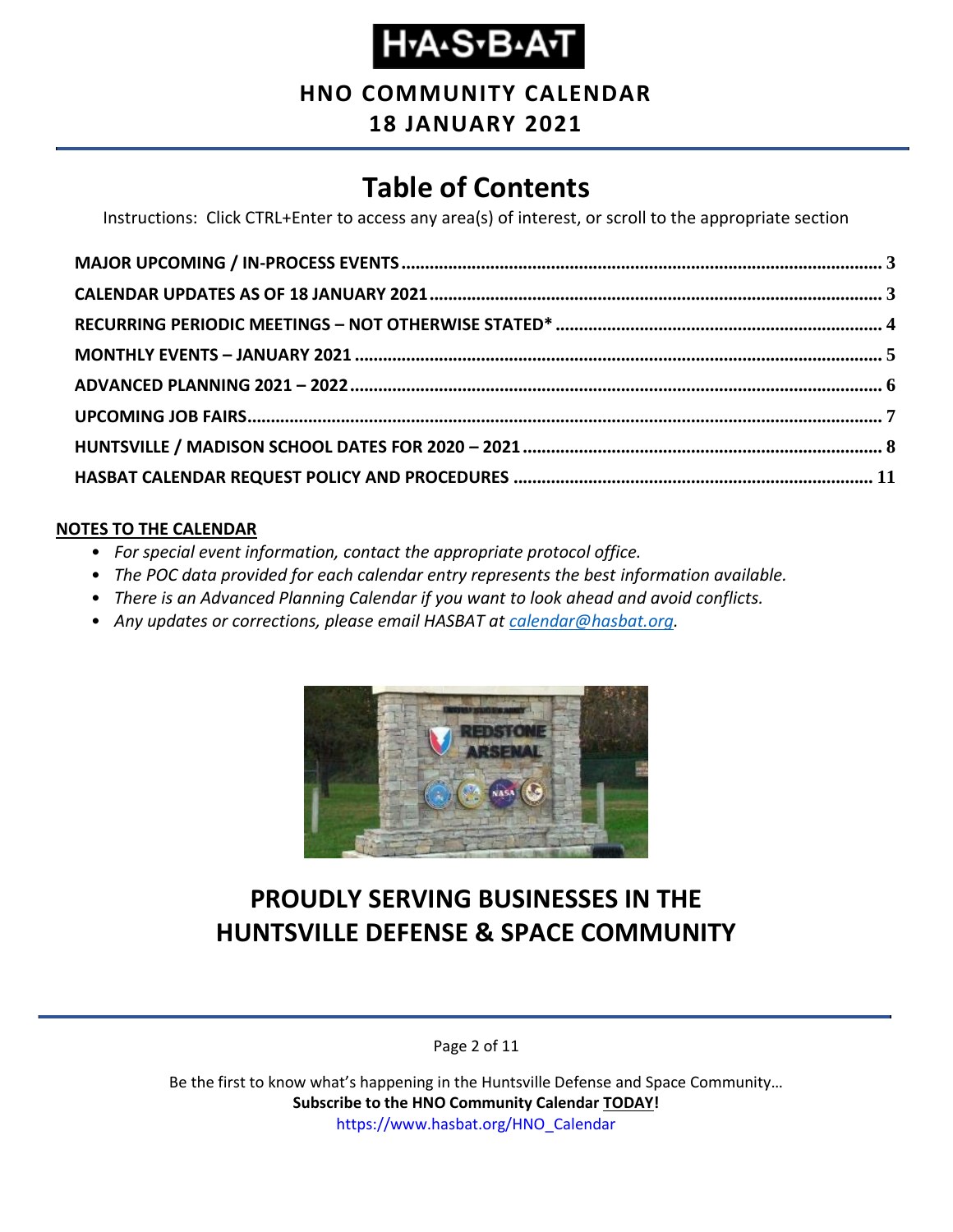**HNO COMMUNITY CALENDAR 18 JANUARY 2021**

#### <span id="page-2-0"></span>**MAJOR UPCOMING / IN-PROCESS EVENTS**

- **Due to Coronavirus / COVID-19 precautions, many events are being indefinitely postponed and / or cancelled, and we're working to keep our event list as accurate as possible. Please check with event organizers to make sure any event listed here is still happening. We appreciate your understanding!**
- **27 JAN 21 (Virtual):** 2021 State of the County Address featuring Chairman Dale Strong, information and registration at: [https://cm.hsvchamber.org/events/details/2021-state-of-the-county-address-featuring](https://cm.hsvchamber.org/events/details/2021-state-of-the-county-address-featuring-chairman-strong-10743)[chairman-strong-10743,](https://cm.hsvchamber.org/events/details/2021-state-of-the-county-address-featuring-chairman-strong-10743) cost: \$10 for Huntsville Chamber members, \$50 for Non-members.

### <span id="page-2-1"></span>**CALENDAR UPDATES AS OF 18 JANUARY 2021**

- **18 JAN 21 (Virtual):** 36th Annual Dr. Martin Luther King Jr. Unity Breakfast, viewing portal starts at 7:30 am, unity breakfast starts at 8:00 am. Multiple viewing options: [https://www.facebook.com/HuntsvilleAlphas/,](https://www.facebook.com/HuntsvilleAlphas/) [https://www.youtube.com/channel/UCPFlzd1t9ju\\_XDxHE0P14GA,](https://www.youtube.com/channel/UCPFlzd1t9ju_XDxHE0P14GA?app=desktop) and [http://www.dtlalpha.org/,](http://www.dtlalpha.org/) cost: Free
- **19 JAN 21 (Virtual):** National Space Club Huntsville Monthly Breakfast featuring Dennis Andrucyk, Center Director of NASA's Goddard Space Flight Center, 7:30 – 9:00 am, information and registration at: [https://events.r20.constantcontact.com/register/eventReg?oeidk=a07ehhop7i15439c70c&oseq=&c=069b](https://events.r20.constantcontact.com/register/eventReg?oeidk=a07ehhop7i15439c70c&oseq=&c=069b4e10-b550-11e4-a57d-d4ae52a6892e&ch=e82f2050-0c8f-11e9-bdd0-d4ae529a8250) [4e10-b550-11e4-a57d-d4ae52a6892e&ch=e82f2050-0c8f-11e9-bdd0-d4ae529a8250,](https://events.r20.constantcontact.com/register/eventReg?oeidk=a07ehhop7i15439c70c&oseq=&c=069b4e10-b550-11e4-a57d-d4ae52a6892e&ch=e82f2050-0c8f-11e9-bdd0-d4ae529a8250) cost: Free
- **19 JAN 21 (Virtual):** Small Business Certifications, sponsored by the Catalyst Center, 3:00 5:00 pm, information and registration at: [https://catalystcenter.ecenterdirect.com/events/971415,](https://catalystcenter.ecenterdirect.com/events/971415) cost: Free
- **21 JAN 21 (Virtual):** Communicating your Capabilities, sponsored by the Catalyst Center: 3:00 5:00 pm, information and registration at: [https://catalystcenter.ecenterdirect.com/events/971417,](https://catalystcenter.ecenterdirect.com/events/971417) cost: Free
- **28 JAN 21 (Virtual):** Winning Strategies and Proven Best Practices for Government Prospecting, sponsored by the Catalyst Center: 3:00 – 5:00 pm, information and registration at: [https://catalystcenter.ecenterdirect.com/events/971421,](https://catalystcenter.ecenterdirect.com/events/971421) cost: Free
- **4 FEB 21 (Virtual):** Federal Government Contracting Small Business Programs: 2021 Update, sponsored by the Catalyst Center: 3:00 – 5:00 pm, information and registration at: [https://catalystcenter.ecenterdirect.com/events/971423,](https://catalystcenter.ecenterdirect.com/events/971423) cost: Free
- **9 FEB 21 (Virtual):** Government Contracting 101, sponsored by the Catalyst Center: 3:00 5:00 pm, information and registration at: [https://catalystcenter.ecenterdirect.com/events/971394,](https://catalystcenter.ecenterdirect.com/events/971394) cost: Free
- **10 FEB 21 (Virtual):** 2021 State of the Schools, 8:30 10:00 am, information and registration at: [https://cm.hsvchamber.org/events/details/2021-state-of-the-schools-10789,](https://cm.hsvchamber.org/events/details/2021-state-of-the-schools-10789) cost: \$10 for Chamber members, \$50 for non-members.

Page 3 of 11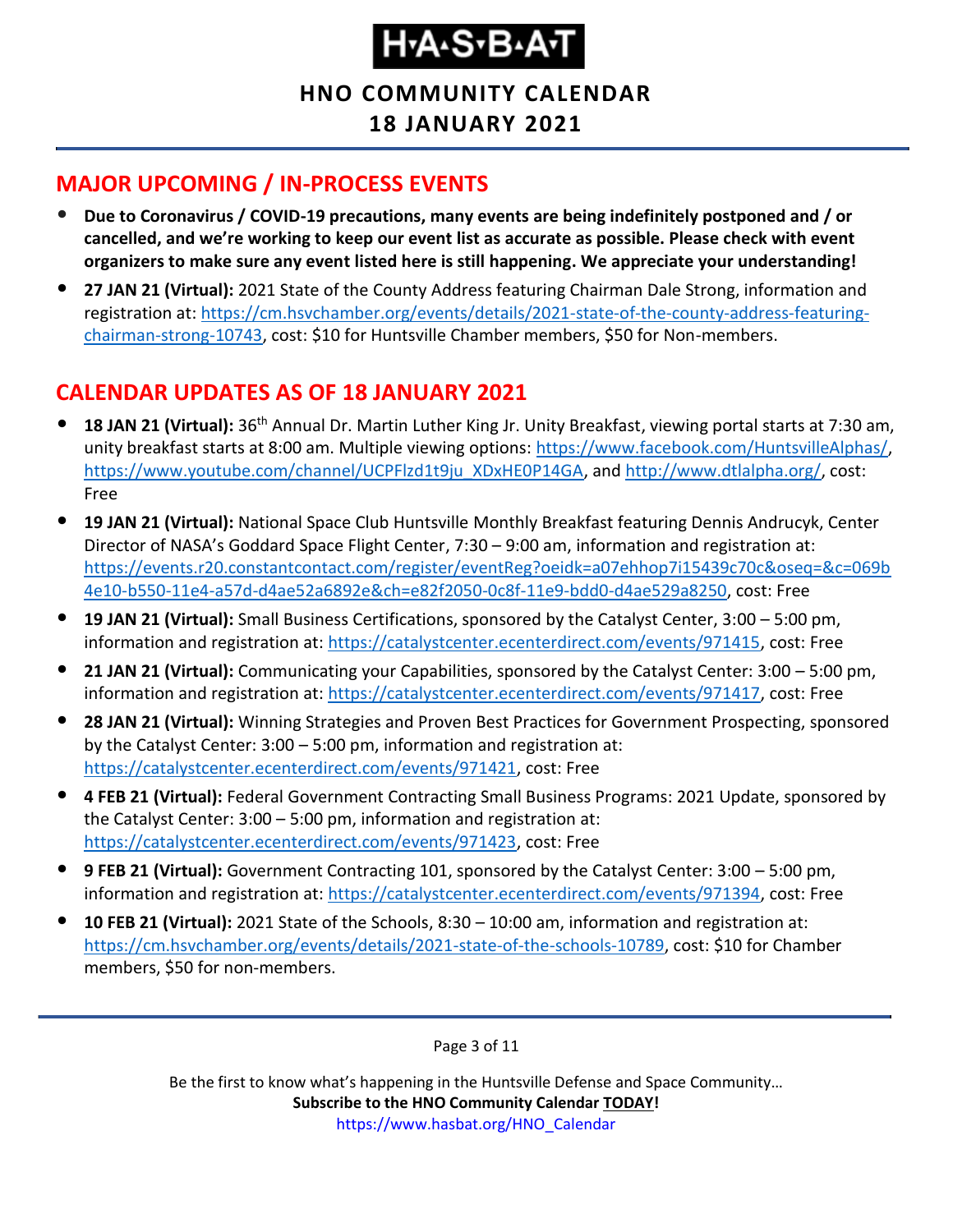#### **HNO COMMUNITY CALENDAR 18 JANUARY 2021**

- **18 FEB 21 (Virtual):** What is Fair Pay, sponsored by the Catalyst Center: 3:00 5:00 pm, information and registration at: [https://catalystcenter.ecenterdirect.com/events/971419,](https://catalystcenter.ecenterdirect.com/events/971419) cost: Free
- **23 FEB 21 (Virtual):** SBIR/STTR Summit, sponsored by the Catalyst Center, 9:00 am 3:00 pm, information and registration at: [https://catalystcenter.ecenterdirect.com/events/971422,](https://catalystcenter.ecenterdirect.com/events/971422) cost: \$20.21 for participants, \$50 for exhibitor booth (includes one ticket), 7j eligible: Free
- **23 JUN 21 (TBD):** Huntsville Chamber of Commerce Best Places to Work Awards, Von Braun Center
- **SEP TBD 21 (moved from 8-10 JUN 21):** National Cyber Summit, Von Braun Center South Hall, 700 Monroe Street, Huntsville AL 35801, More information at [www.nationalcybersummit.com](http://www.nationalcybersummit.com/) .
- **13 OCT 21 (In person):** 33rd Annual Dr. Wernher von Braun Memorial Dinner, Von Braun Center, for sponsorship or tickets contact [Maggie@spaceclubhsv.org](mailto:Maggie@spaceclubhsv.org)

#### <span id="page-3-0"></span>**RECURRING PERIODIC MEETINGS – NOT OTHERWISE STATED\***

**Please coordinate with event organizers to make sure recurring meeting is still happening.**

- **AFWA Meeting**: 3<sup>rd</sup> Tues. @1730, Terranova's [www.huntsvilleafwa.org](http://www.huntsvilleafwa.org/)
- **Air Force Association**: 3<sup>rd</sup> Thurs. @1730, details TBD **[Brenda.armstrong@edwardjones.com](mailto:Brenda.armstrong@edwardjones.com)**
- **Energy HSV**: Periodic Breakfast Meetings and Luncheons, for more information, contact Trisha Truitt [\(trisha.truitt@energyhuntsville.com\)](mailto:trisha.truitt@energyhuntsville.com) or Kecia Pierce (kecia.pierce@energyhuntsville.com) .
- Huntsville Aerospace Marketing Association (HAMA) Membership Luncheon: 2<sup>nd</sup> Fri. @1100 1300, Jackson Center – [reservations@hamaweb.org](mailto:reservations@hamaweb.org)
- **HASBAT Monthly Membership Meeting**: 1<sup>st</sup> Thurs. (2<sup>nd</sup> during Fed. Holidays) @0700-0830 or 1100-1300, Jackson Center – [www.hasbat.org/events](http://www.hasbat.org/events)
- **HASBAT Quarterly Training Session**: 1<sup>st</sup> Thurs. (2<sup>nd</sup> during Fed. Holidays) @0930-1100 (March, June, September, and December), Jackson Center and other venues per topic – [www.hasbat.org/events](http://www.hasbat.org/events)
- **ICEAA Greater Alabama Chapter Workshop**: 2nd Tuesday <http://www.iceaaonline.com/chapters/greater-alabama-chapter/>
- MOAA: Last Wed of the Month @1100, Summit Club [csdowning@bellsouth.net](mailto:csdowning@bellsouth.net)
- **North Alabama Veterans & Fraternal Organization Coalition (NAVFOC): 1<sup>st</sup> Weds., American Legion-Post** 229 – [www.navfoc.org](http://www.navfoc.org/)
- **NCMA Monthly Meeting**: 3rd Thurs., Check website for time and location [www.ncmahsv.org](http://www.ncmahsv.org/)
- **PMI-NAC Monthly Meeting:** Breakfast Meetings the first Thursday of every month at 7:30 AM in RFCU Atrium. Luncheon Meetings the third Tuesday of every month at 11:30 AM in Jackson Center. See website for details: www.pmi-nac.org
- **RCAGCRA**: 2<sup>nd</sup> Tues. @1130-1300, Java Café [sherenroberts@yahoo.com](mailto:sherenroberts@yahoo.com)
- **RSA Mil. & Civ. Club (RSAMCC) Lunch**: 2nd Tues, @1000-1230, The Summit [www.rsacwc.org](http://www.rsacwc.org/)
- **RSA Sgt. Maj. Assn.**: 3rd Thurs. @0630-0730, USAG HQ Conf. Rm. D101 [info@redstonesma.org](mailto:info@redstonesma.org) –

Page 4 of 11

Be the first to know what's happening in the Huntsville Defense and Space Community…

#### **Subscribe to the HNO Community Calendar TODAY!**

https://www.hasbat.org/HNO\_Calendar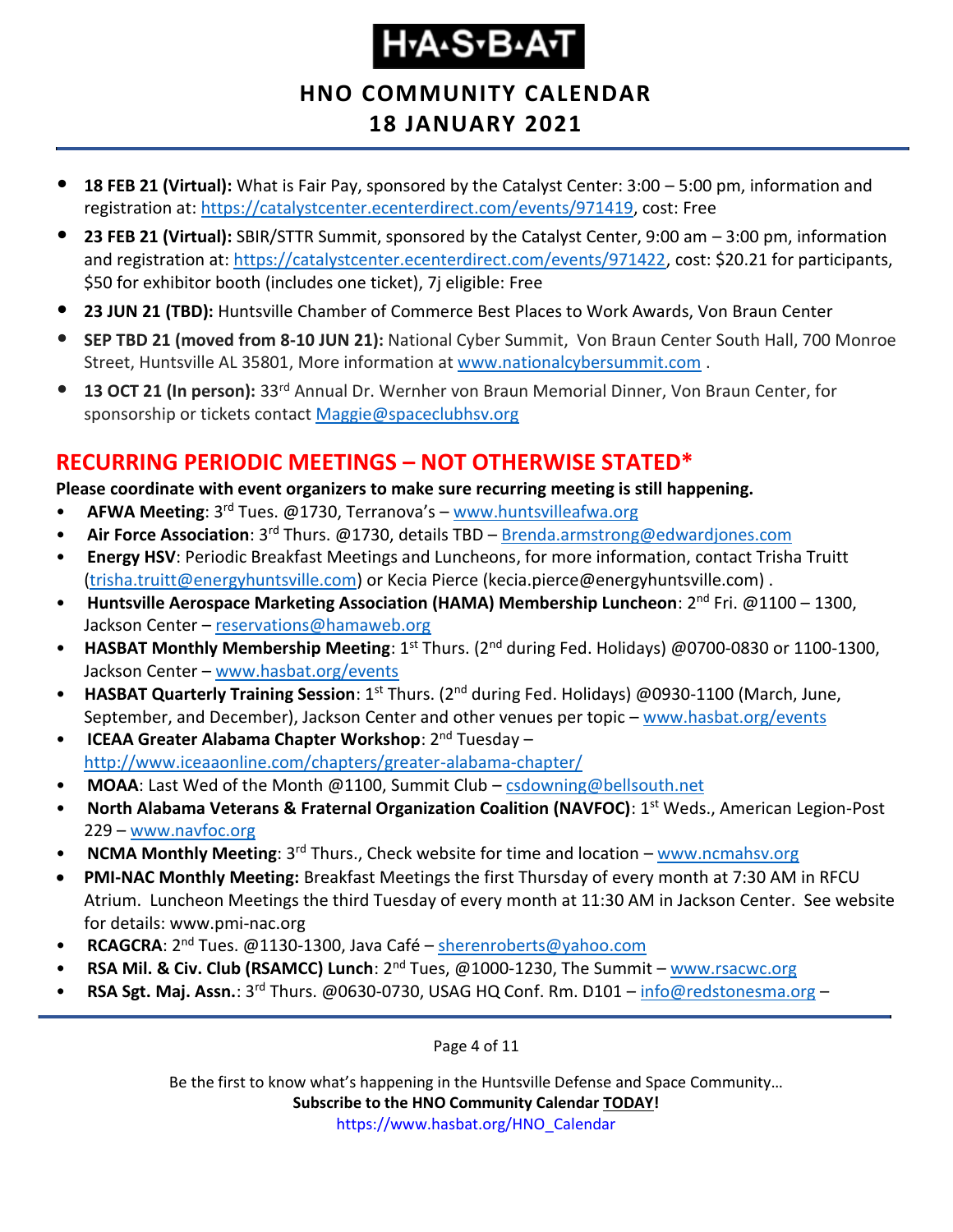### **HNO COMMUNITY CALENDAR**

#### **18 JANUARY 2021**

#### [www.redstonesma.org](http://www.redstonesma.org/)

- **RSA Warrant Officers Association**: 2nd Weds. @1130-1300, Bowling Alley [www.redstonewarrants.com](http://www.redstonewarrants.com/)
- **SAME**: 2nd Thurs., RFCU (220 Wynn) [tfoster@ssr-inc.com](mailto:tfoster@ssr-inc.com)
- **VVA #1067**: 2nd Thurs. @1700, American Legion (Drake Ave.) [wharmon446@charter.net](mailto:wharmon446@charter.net)

*\* NOTE: Events listed in alphabetical order by organization/society name.*

### <span id="page-4-0"></span>**MONTHLY EVENTS – JANUARY 2021**

- **18 JAN 21 (Virtual):** 36th Annual Dr. Martin Luther King Jr. Unity Breakfast, viewing portal starts at 7:30 am, unity breakfast starts at 8:00 am. Multiple viewing options: [https://www.facebook.com/HuntsvilleAlphas/,](https://www.facebook.com/HuntsvilleAlphas/) [https://www.youtube.com/channel/UCPFlzd1t9ju\\_XDxHE0P14GA,](https://www.youtube.com/channel/UCPFlzd1t9ju_XDxHE0P14GA?app=desktop) and [http://www.dtlalpha.org/,](http://www.dtlalpha.org/) cost: Free
- **19 JAN 21 (Virtual):** National Space Club Huntsville Monthly Breakfast featuring Dennis Andrucyk, Center Director of NASA's Goddard Space Flight Center, 7:30 – 9:00 am, information and registration at: [https://events.r20.constantcontact.com/register/eventReg?oeidk=a07ehhop7i15439c70c&oseq=&c=069b](https://events.r20.constantcontact.com/register/eventReg?oeidk=a07ehhop7i15439c70c&oseq=&c=069b4e10-b550-11e4-a57d-d4ae52a6892e&ch=e82f2050-0c8f-11e9-bdd0-d4ae529a8250) [4e10-b550-11e4-a57d-d4ae52a6892e&ch=e82f2050-0c8f-11e9-bdd0-d4ae529a8250,](https://events.r20.constantcontact.com/register/eventReg?oeidk=a07ehhop7i15439c70c&oseq=&c=069b4e10-b550-11e4-a57d-d4ae52a6892e&ch=e82f2050-0c8f-11e9-bdd0-d4ae529a8250) cost: Free
- **19 JAN 21 (Virtual):** Small Business Certifications, sponsored by the Catalyst Center, 3:00 5:00 pm, information and registration at: [https://catalystcenter.ecenterdirect.com/events/971415,](https://catalystcenter.ecenterdirect.com/events/971415) cost: Free
- **21 JAN 21 (Virtual):** US Army Aviation and Missile Command Virtual Town Hall, 9:30 am, [www.facebook.com/usarmyamcom.](http://www.facebook.com/usarmyamcom) Submit questions at: [www.facebook.com/usarmyamcom](http://www.facebook.com/usarmyamcom) or [lisa.m.hunter4.civ@mail.mil,](mailto:lisa.m.hunter4.civ@mail.mil) cost: Free
- **21 JAN 21 (Virtual):** South Central Federal Contracting Summit, 9:00 am 3:30 pm CST, matchmaking from 1:00 pm – 3:30 pm (signup deadline January 15), information and registration at: [https://www.asbcc.org/meetings/south-central-summit-012121/,](https://www.asbcc.org/meetings/south-central-summit-012121/) cost: Varies
- **25 JAN 21 (Virtual):** National 8(a) Association 2021 Virtual Day, 9:00 am 5:30 pm EST, information and registration at: https://www.national8aassociation.org/2021-virtual-day
- **26 JAN 21 (Virtual):** Purposefully Profitable: Strategy Development for Small Business, sponsored by the Catalyst Center, more information and registration at: [https://catalystcenter.ecenterdirect.com/events/971391,](https://catalystcenter.ecenterdirect.com/events/971391) cost: Free
- **27 JAN 21 (Virtual):** 2021 State of the County Address featuring Chairman Dale Strong, information and registration at: [https://cm.hsvchamber.org/events/details/2021-state-of-the-county-address-featuring](https://cm.hsvchamber.org/events/details/2021-state-of-the-county-address-featuring-chairman-strong-10743)[chairman-strong-10743,](https://cm.hsvchamber.org/events/details/2021-state-of-the-county-address-featuring-chairman-strong-10743) cost: \$10 for Huntsville Chamber members, \$50 for Non-members.

Page 5 of 11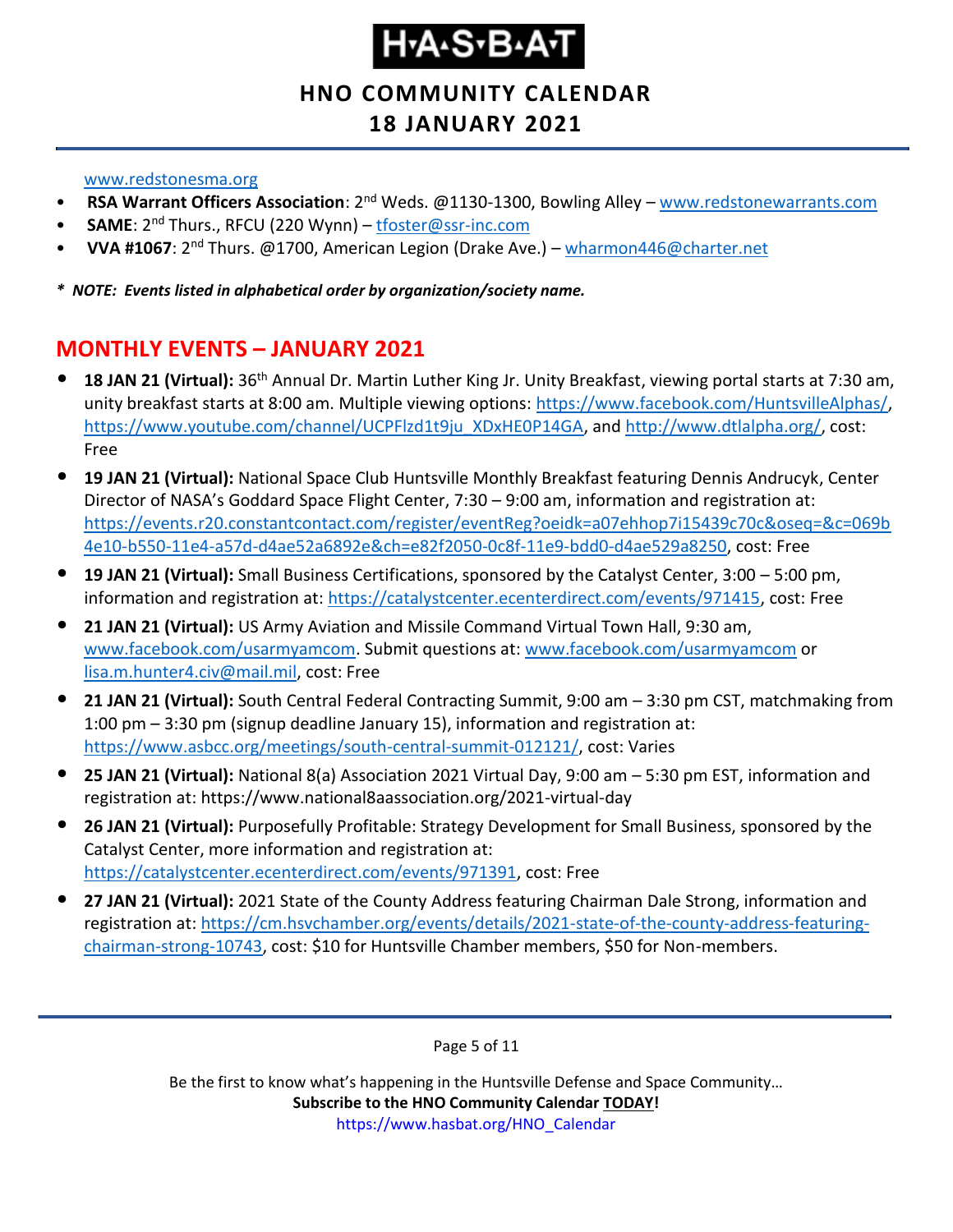**HNO COMMUNITY CALENDAR**

#### **18 JANUARY 2021**

• **28 JAN 21 (Virtual):** Winning Strategies and Proven Best Practices for Government Prospecting, sponsored by the Catalyst Center: 3:00 – 5:00 pm, information and registration at: [https://catalystcenter.ecenterdirect.com/events/971421,](https://catalystcenter.ecenterdirect.com/events/971421) cost: Free

### <span id="page-5-0"></span>**ADVANCED PLANNING 2021 – 2022**

#### **NEAR TERM FEBRUARY 2021 – MARCH 2021:**

- **4 FEB 21 (Virtual):** Federal Government Contracting Small Business Programs: 2021 Update, sponsored by the Catalyst Center: 3:00 – 5:00 pm, information and registration at: [https://catalystcenter.ecenterdirect.com/events/971423,](https://catalystcenter.ecenterdirect.com/events/971423) cost: Free
- **9 FEB 21 (Virtual):** Government Contracting 101, sponsored by the Catalyst Center: 3:00 5:00 pm, information and registration at: [https://catalystcenter.ecenterdirect.com/events/971394,](https://catalystcenter.ecenterdirect.com/events/971394) cost: Free
- **10 FEB 21 (Virtual):** 2021 State of the Schools, 8:30 10:00 am, information and registration at: [https://cm.hsvchamber.org/events/details/2021-state-of-the-schools-10789,](https://cm.hsvchamber.org/events/details/2021-state-of-the-schools-10789) cost: \$10 for Chamber members, \$50 for non-members.
- **18 FEB 21 (Virtual):** What is Fair Pay, sponsored by the Catalyst Center: 3:00 5:00 pm, information and registration at: [https://catalystcenter.ecenterdirect.com/events/971419,](https://catalystcenter.ecenterdirect.com/events/971419) cost: Free
- **23 FEB 21 (Virtual):** SBIR/STTR Summit, sponsored by the Catalyst Center, 9:00 am 3:00 pm, information and registration at: [https://catalystcenter.ecenterdirect.com/events/971422,](https://catalystcenter.ecenterdirect.com/events/971422) cost: \$20.21 for participants, \$50 for exhibitor booth (includes one ticket), 7j eligible: Free
- **16-18 MAR 21 (Virtual):** AUSA Global Force Next Symposium, information at: <https://www.ausa.org/events/global-force-next>

#### **LONGER TERM APRIL 2021+**

- **8 APR 21:** NCMS Mid-South Chapter 22nd Ann. Tng. Seminar VBC [tim.hynes@vencore.com](mailto:tim.hynes@vencore.com)
- **16 APR 21 (In Person):** PMI Project Management Excellence Awards Dinner, 5:30 9:00 pm, Jackson Center, 6001 Moquin Drive NW, Huntsville AL 35806, information and registration at: [https://pmi](https://pmi-nac.org/meet-reg1.php?id=179)[nac.org/meet-reg1.php?id=179,](https://pmi-nac.org/meet-reg1.php?id=179) cost: \$60
- **23 JUN 21 (TBD):** Huntsville Chamber of Commerce Best Places to Work Awards, Von Braun Center
- **10-12 AUG 21 (In Person):** Space and Missile Defense Symposium, Von Braun Center South Hall, information coming soon at smdsymposium.org.
- **SEP TBD 21 (In Person):** National Cyber Summit, Von Braun Center South Hall, 700 Monroe Street, Huntsville AL 35801, More information at [www.nationalcybersummit.com](http://www.nationalcybersummit.com/) .

Page 6 of 11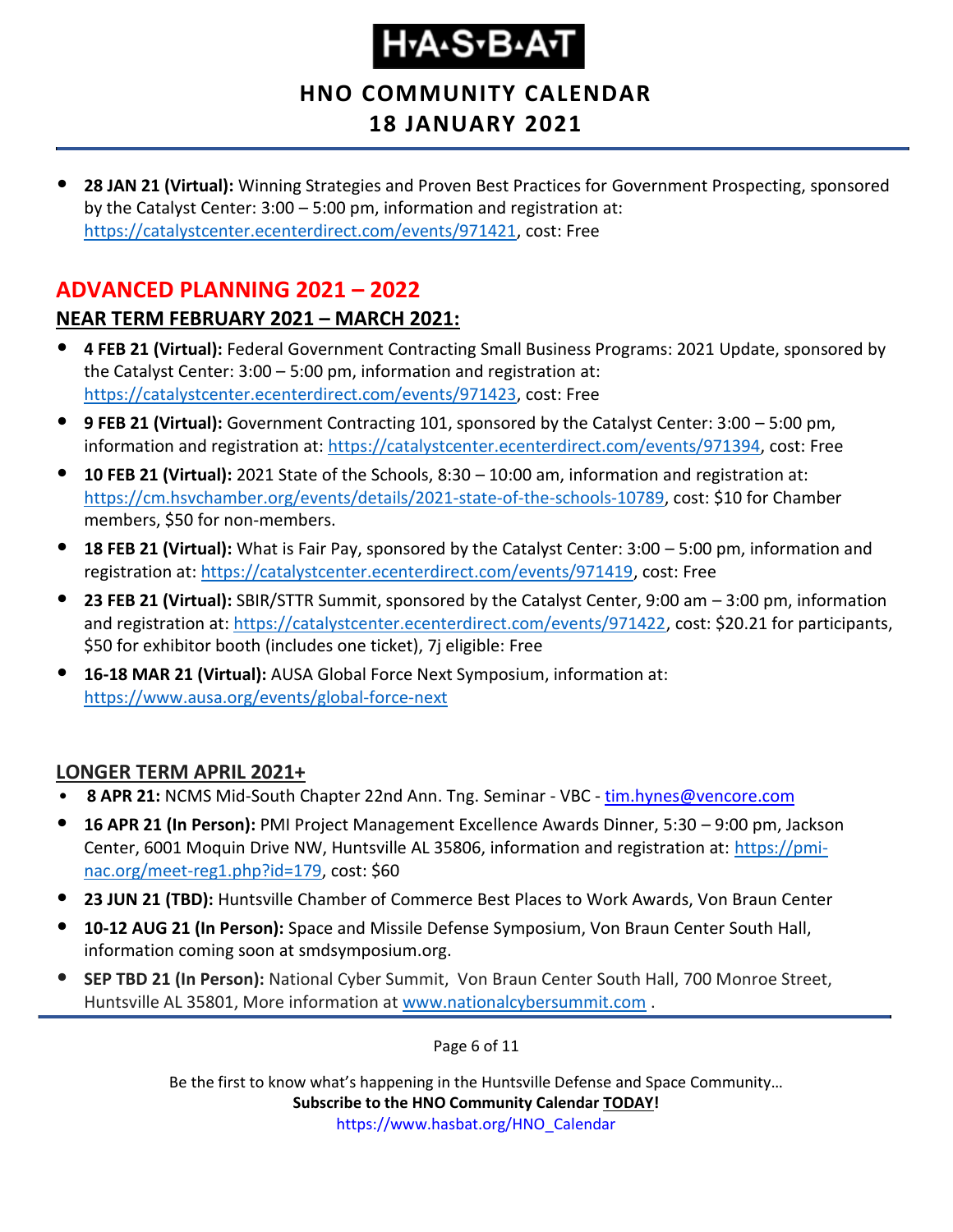# **H-A-S-B-A-T**

**HNO COMMUNITY CALENDAR**

- **18 JANUARY 2021**
- **15-17 NOV 21 (NEW Date from Jan 20-22 2021):** 2021 Joseph P. Cribbins Training, Equipping and Sustainment Symposium "Synchronizing Across the Army Aviation Enterprise" @ Von Braun Center, more information at:<https://s15.a2zinc.net/clients/aaaa/TASS2020/Public/Enter.aspx>
- **7 APR 22:** NCMS Mid-South Chapter 23rd Ann. Tng. Seminar VBC [tim.hynes@vencore.com](mailto:tim.hynes@vencore.com)

#### <span id="page-6-0"></span>**UPCOMING JOB FAIRS**

- Huntsville Chamber of Commerce Job Fair Link: [https://hsvchamber.org/departments/workforce](https://hsvchamber.org/departments/workforce-education/career-fairs/)[education/career-fairs/](https://hsvchamber.org/departments/workforce-education/career-fairs/)
- Huntsville Job Fairs Google Link: [https://www.google.com/search?source=hp&ei=tIkWXYqcBLGOggf1qamIBw&q=huntsville+job+fairs&oq=huntsville+job+fairs&](https://www.google.com/search?source=hp&ei=tIkWXYqcBLGOggf1qamIBw&q=huntsville+job+fairs&oq=huntsville+job+fairs&gs_l=psy-ab.3..0j0i22i30l2.1976.6389..6885...1.0..0.106.1483.20j1......0....1..gws-wiz.....8..35i39j0i131j0i20i263.QNPeuRdHMI0&ibp=htl;jobs&sa=X&ved=2ahUKEwjd5q25ko3jAhXmUt8KHWsmB5MQiYsCKAF6BAgFEBA#fpstate=tldetail&htidocid=pbp-9beJRfv9iMRDAAAAAA%3D%3D&htivrt=jobs) [gs\\_l=psy-ab.3..0j0i22i30l2.1976.6389..6885...1.0..0.106.1483.20j1......0....1..gws](https://www.google.com/search?source=hp&ei=tIkWXYqcBLGOggf1qamIBw&q=huntsville+job+fairs&oq=huntsville+job+fairs&gs_l=psy-ab.3..0j0i22i30l2.1976.6389..6885...1.0..0.106.1483.20j1......0....1..gws-wiz.....8..35i39j0i131j0i20i263.QNPeuRdHMI0&ibp=htl;jobs&sa=X&ved=2ahUKEwjd5q25ko3jAhXmUt8KHWsmB5MQiYsCKAF6BAgFEBA#fpstate=tldetail&htidocid=pbp-9beJRfv9iMRDAAAAAA%3D%3D&htivrt=jobs)[wiz.....8..35i39j0i131j0i20i263.QNPeuRdHMI0&ibp=htl;jobs&sa=X&ved=2ahUKEwjd5q25ko3jAhXmUt8KHWsmB5MQiYsCKAF6BA](https://www.google.com/search?source=hp&ei=tIkWXYqcBLGOggf1qamIBw&q=huntsville+job+fairs&oq=huntsville+job+fairs&gs_l=psy-ab.3..0j0i22i30l2.1976.6389..6885...1.0..0.106.1483.20j1......0....1..gws-wiz.....8..35i39j0i131j0i20i263.QNPeuRdHMI0&ibp=htl;jobs&sa=X&ved=2ahUKEwjd5q25ko3jAhXmUt8KHWsmB5MQiYsCKAF6BAgFEBA#fpstate=tldetail&htidocid=pbp-9beJRfv9iMRDAAAAAA%3D%3D&htivrt=jobs) [gFEBA#fpstate=tldetail&htidocid=pbp-9beJRfv9iMRDAAAAAA%3D%3D&htivrt=jobs](https://www.google.com/search?source=hp&ei=tIkWXYqcBLGOggf1qamIBw&q=huntsville+job+fairs&oq=huntsville+job+fairs&gs_l=psy-ab.3..0j0i22i30l2.1976.6389..6885...1.0..0.106.1483.20j1......0....1..gws-wiz.....8..35i39j0i131j0i20i263.QNPeuRdHMI0&ibp=htl;jobs&sa=X&ved=2ahUKEwjd5q25ko3jAhXmUt8KHWsmB5MQiYsCKAF6BAgFEBA#fpstate=tldetail&htidocid=pbp-9beJRfv9iMRDAAAAAA%3D%3D&htivrt=jobs)

Page 7 of 11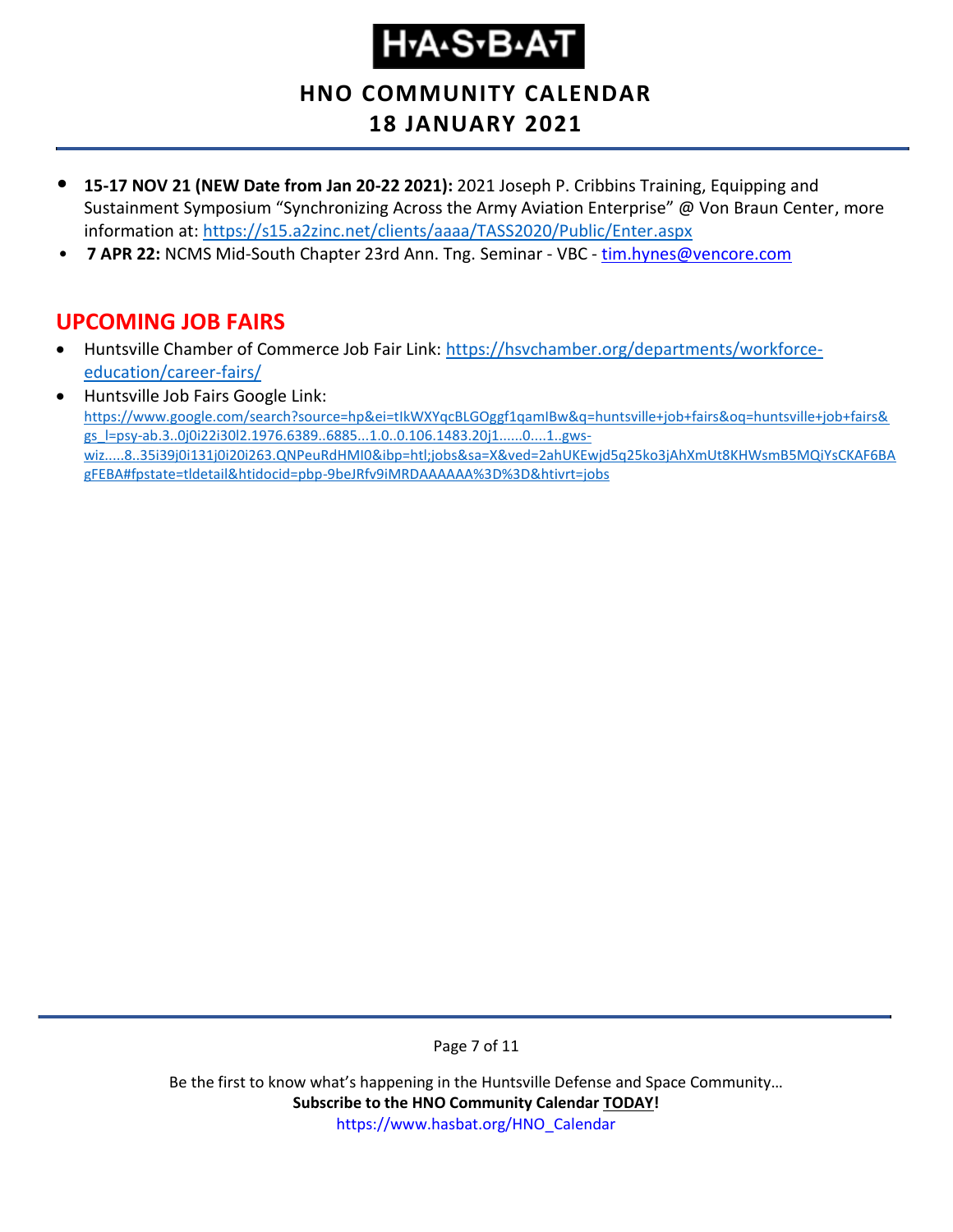### **H-A-S-B-A-T**

#### **HNO COMMUNITY CALENDAR**

#### **18 JANUARY 2021**

#### <span id="page-7-0"></span>**HUNTSVILLE / MADISON SCHOOL DATES FOR 2020 – 2021 UPDATED – VIRTUAL CLASSES ONLY FOR FIRST 90 DAYS FOR HUNTSVILLE / MADISON CITY AND COUNTY SCHOOLS as of 7/21/2020**

**NOTE: DATES DO NOT APPEAR IN THE HNO COMMUNITY CALENDAR LISTING ABOVE.**

#### **APPROVED Huntsville City Schools** 2020-2021 Academic Calendar



As of 6/4/2020

Page 8 of 11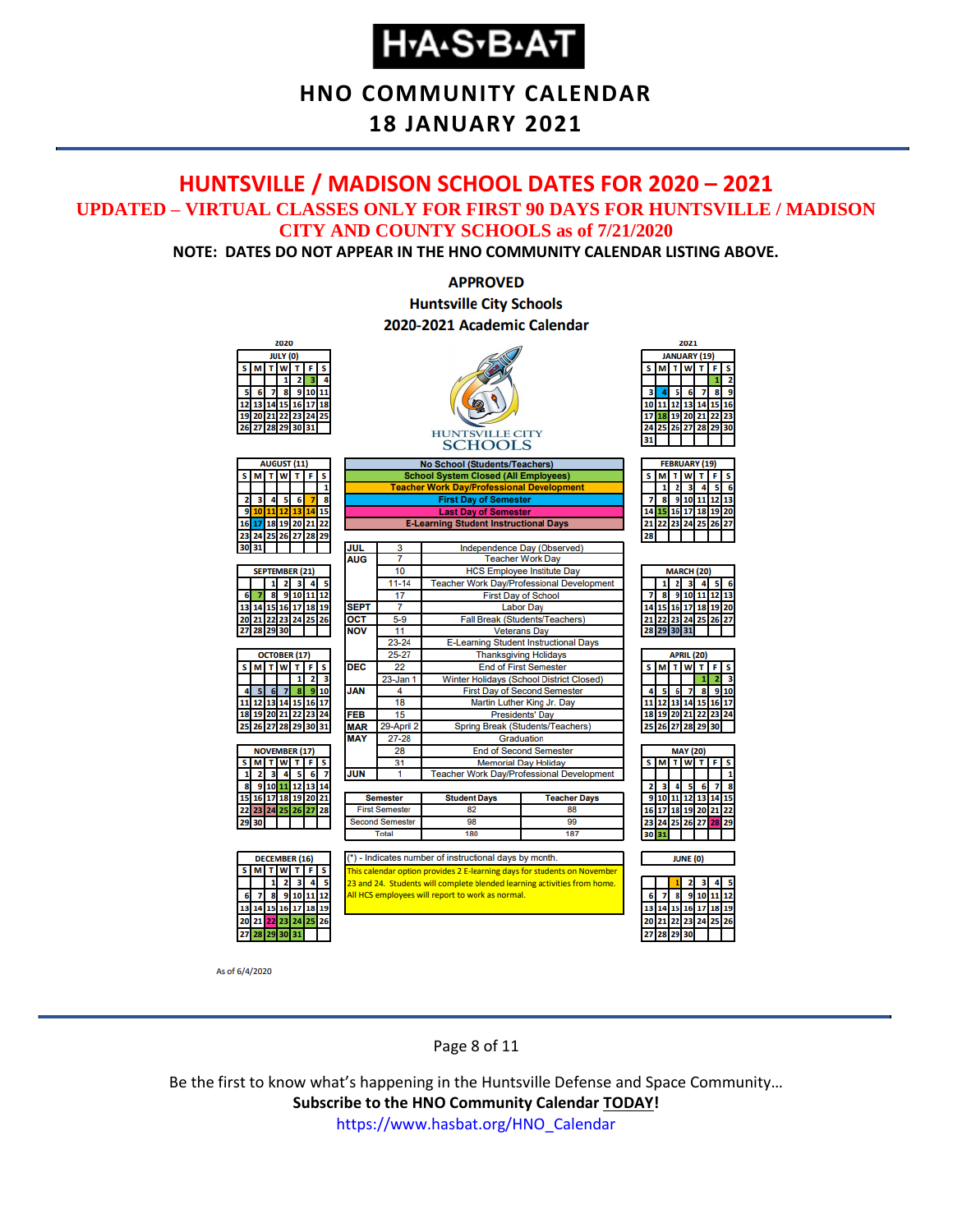## **Н-А-S-В-А-Т**

#### **HNO COMMUNITY CALENDAR 18 JANUARY 2021**

### **MADISON CITY SCHOOLS CALENDAR**

2020-2021 211 Celtic Drive Madison, AL 35758

FAX: 256-464-8291



Page 9 of 11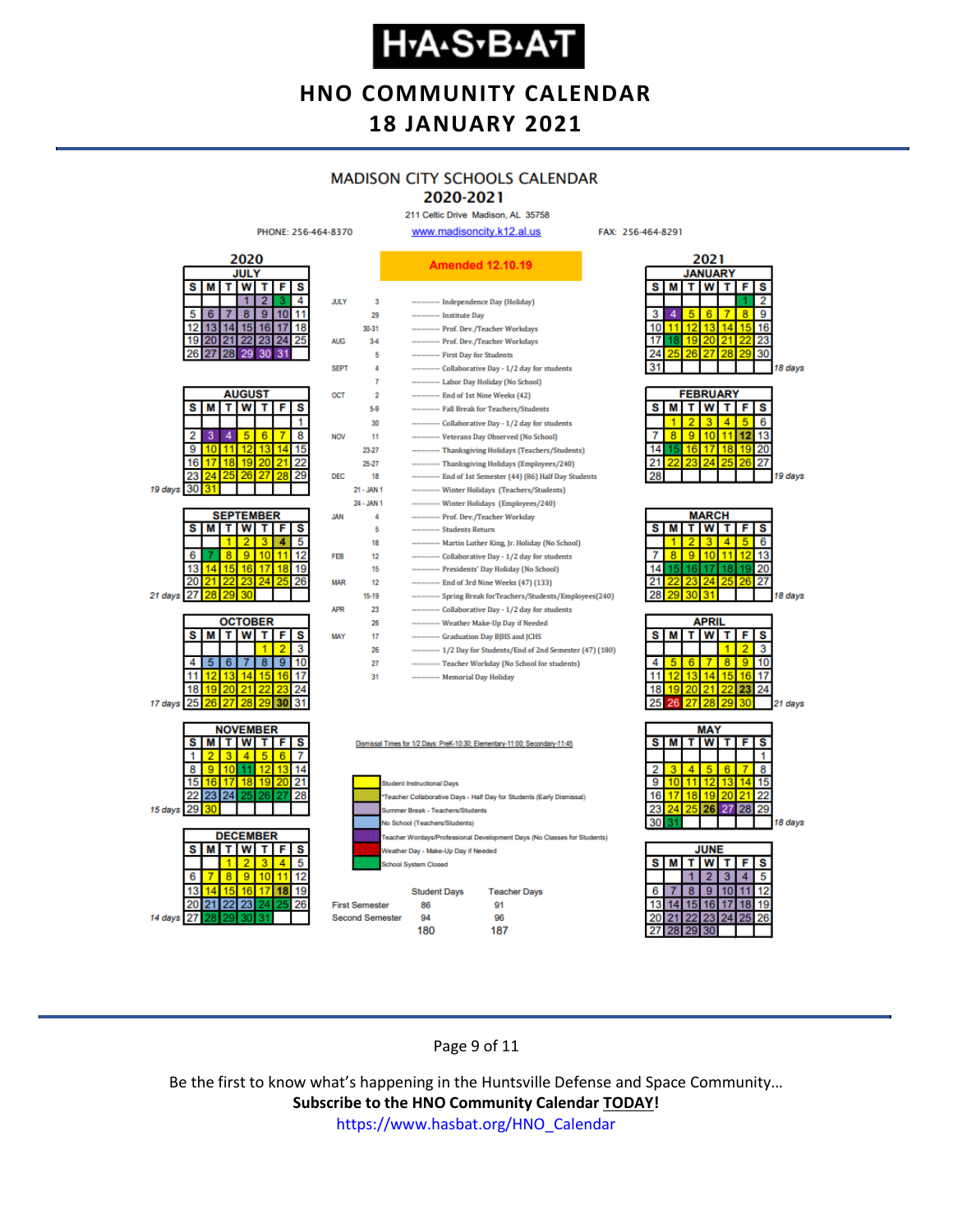### **Н-А-S-В-А-Т**

#### **HNO COMMUNITY CALENDAR 18 JANUARY 2021**

#### **MADISON COUNTY SCHOOLS CALENDAR**

#### 2020-2021

**FIRST SEMESTER - 88 DAYS** 

www.mcssk12.org

Phone: 256-852-2557

| 2020 |             |    |             |    |    |    |  |  |
|------|-------------|----|-------------|----|----|----|--|--|
|      | <b>JULY</b> |    |             |    |    |    |  |  |
| s    | S<br>F<br>м |    |             |    |    |    |  |  |
|      |             |    |             | 2  |    |    |  |  |
| 5    | 6           |    | 8           | g  | п  |    |  |  |
| 12   | 13          |    | -5          | 16 |    | 18 |  |  |
| 19   | 20          | 21 | 22 23       |    | 24 | 25 |  |  |
| 26   |             |    | 27 28 29 30 |    | 31 |    |  |  |

| <b>AUGUST</b> |    |    |                 |    |    |    |
|---------------|----|----|-----------------|----|----|----|
| s             | M  | s  |                 |    |    |    |
|               |    |    |                 |    |    |    |
| 2             | 3  | 4  | 5               | 6  |    | 8  |
| 9             | 10 | 11 | 12 <sup>2</sup> | 13 |    | Б  |
| 16            | 17 | 18 | 19 20           |    | 21 | 22 |
| 23            | 24 |    | 25 26 27        |    | 28 | 29 |
| 30            | 31 |    |                 |    |    |    |

| <b>SEPTEMBER</b> |    |                  |          |  |    |    |  |  |  |
|------------------|----|------------------|----------|--|----|----|--|--|--|
| s                | М  | F<br>W<br>S<br>т |          |  |    |    |  |  |  |
|                  |    |                  |          |  |    |    |  |  |  |
| 6                |    | ٠                | g        |  |    | 12 |  |  |  |
| 13               |    | 15 <sub>1</sub>  | 16       |  | 18 | 19 |  |  |  |
| 20               | 21 |                  | 22 23 24 |  | 25 | 26 |  |  |  |
| 27               | 28 | 29               | 30       |  |    |    |  |  |  |







| AUG 5-7          |    |                | Staff Development / Workday                  |  |  |  |  |  |
|------------------|----|----------------|----------------------------------------------|--|--|--|--|--|
|                  |    | $10 - 18$      | Staff Development / Workday                  |  |  |  |  |  |
|                  | 19 |                | <b>First Day of School</b>                   |  |  |  |  |  |
| SEP <sub>7</sub> |    |                | <b>Labor Day</b>                             |  |  |  |  |  |
| $OCT = 5 - 9$    |    |                | Fall Break (Students/Teachers)               |  |  |  |  |  |
|                  |    | $8 - 9$        | <b>Fall Break (employees)</b>                |  |  |  |  |  |
| <b>NOV 11</b>    |    |                | <b>Veteran's Day</b>                         |  |  |  |  |  |
|                  |    | 24. - 27       | Thanksgiving Break (Students/Teachers)       |  |  |  |  |  |
|                  |    | $25 - 27$      | <b>Thanksgiving Break (employees)</b>        |  |  |  |  |  |
|                  |    | DEC 22 -Jan 1  | <b>Winter Break</b>                          |  |  |  |  |  |
|                  |    |                |                                              |  |  |  |  |  |
|                  |    |                | <b>SECOND SEMESTER - 88 DAYS</b>             |  |  |  |  |  |
| <b>JAN</b>       | 18 |                |                                              |  |  |  |  |  |
|                  | 19 |                | Martin Luther King Jr Day                    |  |  |  |  |  |
| <b>FEB</b> 15    |    |                | <b>Second Semester Begins</b>                |  |  |  |  |  |
|                  |    | MAR 29 - APR 2 | <b>President's Day</b>                       |  |  |  |  |  |
| APR 1-2          |    |                | Spring Break (Students/Teachers)             |  |  |  |  |  |
|                  |    |                | Spring Break (Employees)                     |  |  |  |  |  |
| MAY 25 -26       |    |                | <b>GRADUATIONS</b>                           |  |  |  |  |  |
|                  | 28 |                | <b>Last Day of School</b>                    |  |  |  |  |  |
|                  | 31 |                | <b>Memorial Day</b>                          |  |  |  |  |  |
| JUN              | -1 |                | <b>Teacher Workdays</b>                      |  |  |  |  |  |
|                  |    |                | <b>Progress Report and Report Card Dates</b> |  |  |  |  |  |
|                  |    | Grading        | <b>Progress</b><br>Report                    |  |  |  |  |  |
|                  |    | Period         | Card<br>Report                               |  |  |  |  |  |
|                  |    | 1              | 9/17/2020<br>10/29/2020                      |  |  |  |  |  |
|                  |    | 2              | 12/1/2020<br>1/21/2021                       |  |  |  |  |  |
|                  |    | 3              | 2/18/2021<br>3/25/2021                       |  |  |  |  |  |
|                  |    | 4              | 4/29/2021<br>6/3/2021                        |  |  |  |  |  |
|                  |    |                |                                              |  |  |  |  |  |





| <b>FEBRUARY</b> |   |                 |                 |    |          |    |  |
|-----------------|---|-----------------|-----------------|----|----------|----|--|
| s               | м |                 | W               | т  | F        | s  |  |
|                 |   | 2               |                 |    |          | 6  |  |
|                 | ۹ | 9               | 10              |    | ۰        | 13 |  |
|                 |   | 16              | 17              | 18 | 19       | 20 |  |
|                 |   | 23 <sub>1</sub> | 24 <sub>1</sub> |    | 25 26 27 |    |  |
|                 |   |                 |                 |    |          |    |  |

| <b>MARCH</b>       |                 |     |    |    |    |    |  |
|--------------------|-----------------|-----|----|----|----|----|--|
| $\bar{\mathbf{s}}$ | м               | Ŧ.  | W  |    | F  | S  |  |
|                    |                 | 2   |    |    |    | в  |  |
|                    | 8               | 9   | 10 |    | 12 | 13 |  |
| 14                 | 15 <sup>1</sup> | 16  | 17 | 18 | 19 | 20 |  |
| 21                 |                 | 123 | 24 | 25 | 26 | 27 |  |
|                    | 28 29 30 31     |     |    |    |    |    |  |
|                    |                 |     |    |    |    |    |  |

| APRIL |   |                   |   |       |       |    |  |  |
|-------|---|-------------------|---|-------|-------|----|--|--|
| s     | M | т                 | W | т     | F     | s  |  |  |
|       |   |                   |   |       |       |    |  |  |
|       | 5 | 6                 |   | 8     | 9     | 10 |  |  |
| 11    |   | 12 13 14          |   | 15    | 16 17 |    |  |  |
| 18    |   | 19 20 21 22 23 24 |   |       |       |    |  |  |
| 25    |   | 26 27 28          |   | 29130 |       |    |  |  |
|       |   |                   |   |       |       |    |  |  |





#### **QUESTIONS OR COMMENTS… EMAIL: [Calendar@HASBAT.org](mailto:calendar@hasbat.org)**

June 25, 2020

Page 10 of 11